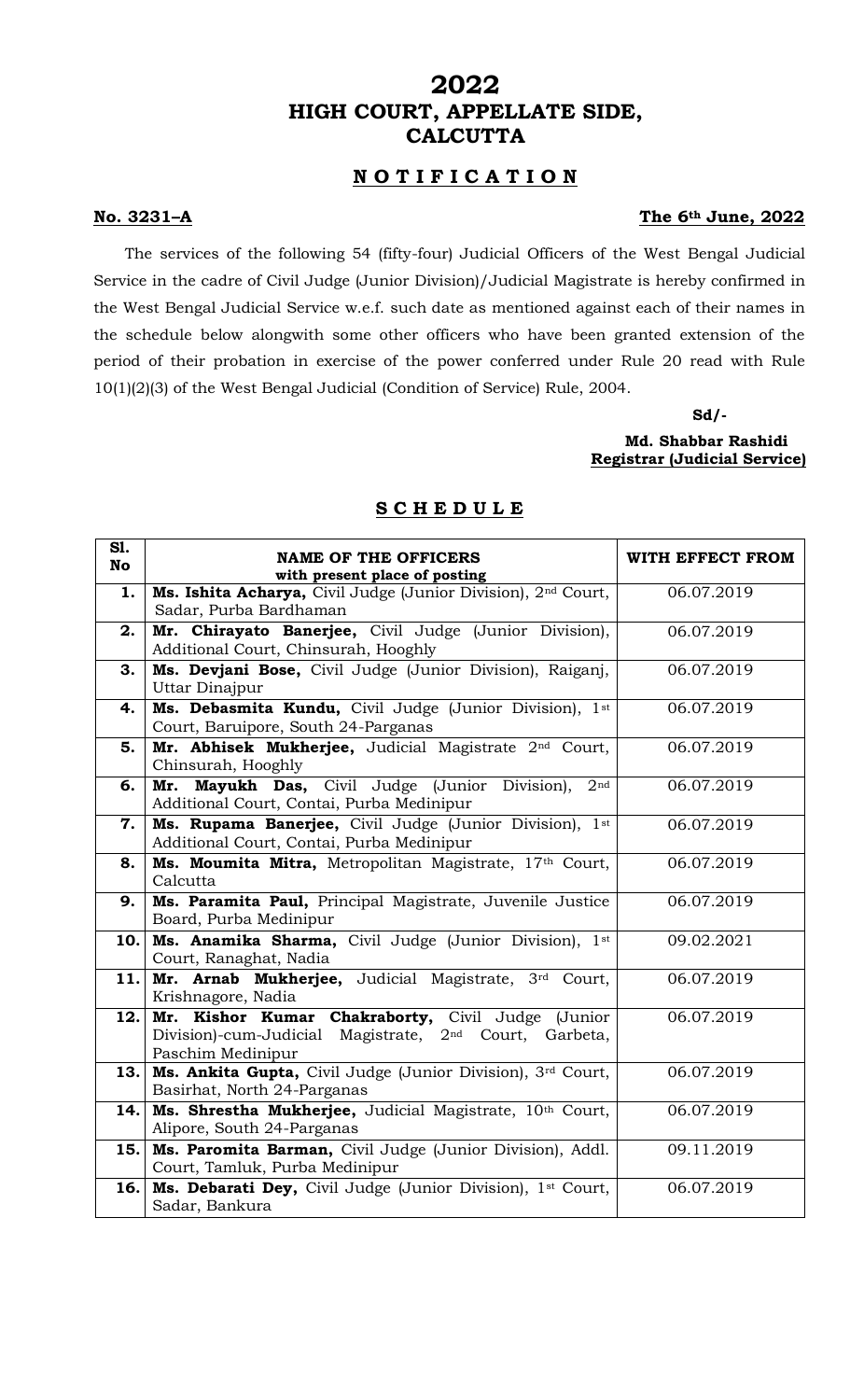|      | 17. Ms. Moli Mondal, Civil Judge (Junior Division), 2nd Court,<br>Contai, Purba Medinipur                                      | 06.07.2019 |
|------|--------------------------------------------------------------------------------------------------------------------------------|------------|
| 18.  | Ms. Sangeeta Let, Civil Judge (Junior Division), 1st Court,<br>Tamluk, Purba Medinipur                                         | 06.07.2019 |
| 19.  | Ms. Shahin Parveen, Civil Judge (Junior Division), Addl.<br>Court, Berhampore, Murshidabad                                     | 18.01.2020 |
| 20.  | Ms. Disha Barai, Civil Judge (Junior Division), 2nd Court,<br>Sadar, Purulia                                                   | 16.07.2019 |
| 21.  | Mr. Akram Ahmed, Civil Judge (Junior Division), Addl.<br>Court, Serampore, Hooghly                                             | 06.07.2019 |
| 22.  | Ms. Sonika Shaw, Civil Judge (Junior Division), 3rd Court,<br>Sadar, Paschim Medinipur                                         | 18.01.2020 |
| 23.  | Mr. Debjyoti Karmakar, Civil Judge (Junior Division),<br>Bidhannagar, North 24-Parganas                                        | 10.07.2019 |
| 24.  | Mr. Pushpendu Mondal, Judicial Magistrate, 1st Court,<br>Chanchal, Malda                                                       | 06.07.2019 |
| 25.  | Ms. Annu Prasad, Civil Judge (Junior Division), Additional<br>Court, Krishnagar, Nadia                                         | 09.02.2021 |
| 26.  | Ms. Aman Singhal, Judicial Magistrate, 1st Court, Alipore,<br>South 24-Parganas                                                | 18.01.2020 |
| 27.  | Ms. Afshan Nawaz Warsi, Civil Judge (Junior Division), 1st<br>Court, Lalbagh, Murshidabad                                      | 31.07.2020 |
| 28.  | Mr. Sarbhanu Ghoshal, Civil Judge (Junior Division)-cum-<br>Judicial Magistrate, Mungpoo, Darjeeling                           | 31.07.2020 |
| 29.  | Ms. Erina Chatterjee, Civil Judge (Junior Division), 1st<br>Court, Sadar, Purba Bardhaman                                      | 31.07.2020 |
| 30.  | Ms. Monalisa Banerjee, Judicial Magistrate, 3rd Court,<br>Arambagh, Hooghly                                                    | 31.07.2020 |
| 31.  | Mr. Rahul Bhattacherjee, Civil Judge (Junior Division),<br>Addl. Court, Sadar, Bankura                                         | 31.07.2020 |
| 32.  | Ms. Sneha Basu, Civil Judge (Junior Division), 1 <sup>st</sup> Court,<br>Sadar, Malda                                          | 31.07.2020 |
| 33.1 | Mr. Aritra Bose, Civil Judge (Junior Division), Addl. Court-<br>cum-Judicial Magistrate, 1 <sup>st</sup> Court, Sadar, Purulia | 31.07.2020 |
| 34.  | Mr. Dilraja Chaudhary, Civil Judge (Junior Division), 5th<br>Court, Alipore, South 24-Parganas                                 | 31.07.2020 |
| 35.  | Ms. Pamela Gupta, Civil Judge (Junior Division), 1 <sup>st</sup> Court,<br>Katwa, Purba Bardhaman                              | 31.07.2020 |
| 36.  | Ms. Sonia Saraf, Civil Judge (Junior Division), 3rd Addl.<br>Court, Alipore, South 24-Parganas                                 | 31.07.2020 |
| 37.  | Ms. Sudeshna Samanta, Civil Judge (Junior Division), 1st<br>Court, Sadar, Paschim Medinipur                                    | 31.07.2020 |
| 38.  | Ms. Triasha Banerjee, Civil Judge (Junior Division),<br>4 <sup>th</sup><br>Court, Sadar, Purba Bardhaman                       | 31.07.2020 |
| 39.  | Md. Amiruddin Ali, Civil Judge (Junior Division), 2 <sup>nd</sup> Court,<br>Alipore, South 24-Parganas                         | 09.02.2021 |
| 40.  | Ms. Preetha Mukherjee, Civil Judge (Junior Division), 6th<br>Court, Sadar, Howrah                                              | 31.07.2020 |
| 41.  | Ms. Shriya Das, Civil Judge (Junior Division), 3rd Court,<br>Tamluk, Purba Medinipur                                           | 31.07.2020 |
| 42.  | Ms. Anwesha Chatterjee, Civil Judge (Junior Division), 2nd<br>Court, Serampore, Hooghly                                        | 31.07.2020 |
| 43.  | Mr. Sandipan Goswami, Civil Judge (Junior Division),<br>Kakdwip, South 24-Parganas                                             | 31.07.2020 |
| 44.  | Mr. Bashar Nawaz, Civil Judge (Junior Division), 1st Addl.<br>Court, Diamond Harbour, South 24-Parganas                        | 31.07.2020 |
| 45.  | Mr. Alfaz Firdous, Civil Judge (Junior Division), Bongaon,                                                                     | 31.07.2020 |
|      | North 24-Parganas<br>Sk. Abid Ali, Civil Judge (Junior Division), 1 <sup>st</sup> Court,                                       | 31.07.2020 |